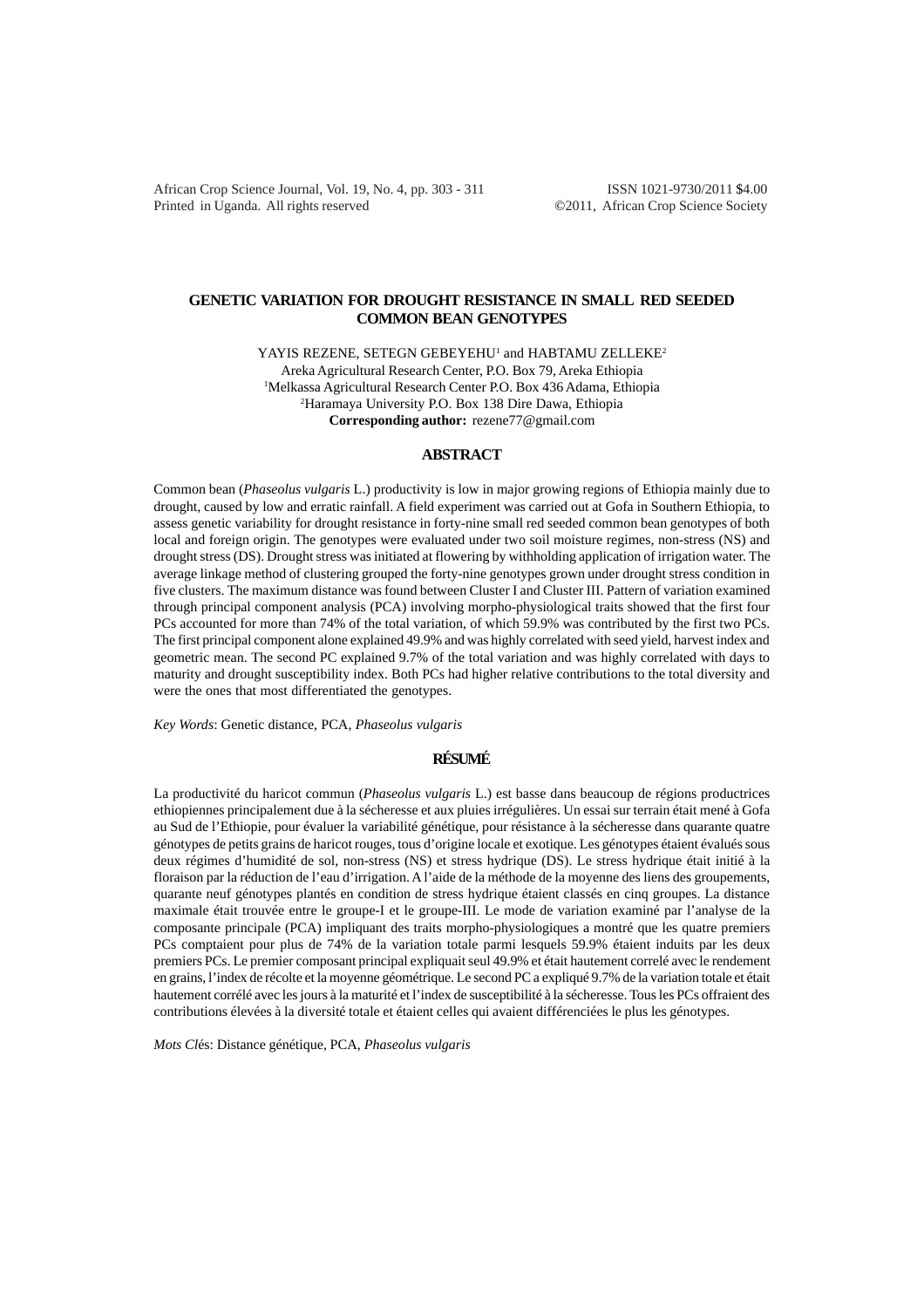## **INTRODUCTION**

Common bean (*Phaseolus vulgaris* L.) is one of the principal grain legumes of eastern and southern Africa, occupying more than 4 million hectare annually. It provides food for more than 100 million people (Wortmann *et al.,* 1998). In Ethiopia, common bean has been known as an export crop, contributing to foreign exchange earnings. Hence, in 2008 Ethiopia earned 36.2 million United States dollars from common bean export (Ethiopia Custom Authority, 2009, unpublished).

Drought stress is the single greatest abiotic factor contributing to common bean yield loss in southern Ethiopia (SARI, 2007). In most common bean growing regions, rainfall is erratic in distribution yet the soil is often sandy with low moisture holding capacities (Belay and Struik, 1993). However, drought resistance has not been top in the breeding agenda in the common bean improvement programme in the country. Efforts have been made for the improvement of common bean for biotic stress by the National Bean Research Programme and RARI's; but relatively little attention has been made for the evaluation and development of resistance common beans varieties to moisture stress areas, with focus on drought (Asrat *et al*., 2006; Chemeda and Buliti, 2006).

Assessment of genetic diversity in common bean genotypes under drought stress environments would facilitate development of cultivars for specific production constraints by providing an index of parental lines to be used in breeding programmes. To this end, genotypic variation for drought resistance in small red seeded common bean genotypes is considered a key approach in crop improvement to minimise crop failure and improve food security of small scale farmers through genetic improvement where these types of beans are predominantly grown. This study was undertaken to examine the level of genetic variation within red common bean genotypes under drought stress environment in Ethiopia**.**

## **MATERIALS AND METHODS**

**The study area.** The experiment was carried out at Gofa in southern Ethiopia. The experimental site is located at 1348 metres above sea level and lies at  $06^{\circ}18'$  17.6<sup> $\prime\prime$ </sup> N latitude and  $036^{\circ}$  50 $\prime$ 28.5 $\prime\prime$  E longitude. The area receives mean annual rainfall of 758.5 mm and experiences annual maximum and minimum temperatures of 29.3 and 17.2  $\textdegree$ C, respectively.

**Plant materials.** Forty-nine small red seeded common bean genotypes, constituted inbred lines and released varieties obtained from Awassa Agricultural Research Center in Ethiopia and introduction made from the Centro Internacional de Agricultura Tropical (CIAT) were used in the study. The inbred lines represented SER and SEA families, developed for specific adaptation to drought stress by CIAT; ECAB lines developed for East and Central African Bean growing environments and introduced by the National Bean Research Programme. The CAW and SNNP lines generated through crossing at Awassa Agricultural Research Centre were, five of the varieties released for wider or specific adaptation and a popular local variety cultivated in the area was also included**.**

**Treatments and design.** The forty-nine genotypes were evaluated in 7 x 7 simple lattice design. Each genotype was planted on a plot made of two rows of 4 m length, with a row-to-row distance of 60 cm, and a plant-to-plant spacing of 10 cm. To measure important drought resistance traits, the genotypes were grown under two soil moisture regimes; namely, non-stress (NS) and drought stress (DS) conditions. Both watering regimes were managed uniformly, following research recommendations (Asrat *et al*., 2006). The total rainfall during the crop development period was 280 mm. For drought stressed treatments, drought was initiated at flowering by withholding application of irrigation. Depending on the rainfall gravity, irrigation at field capacity were applied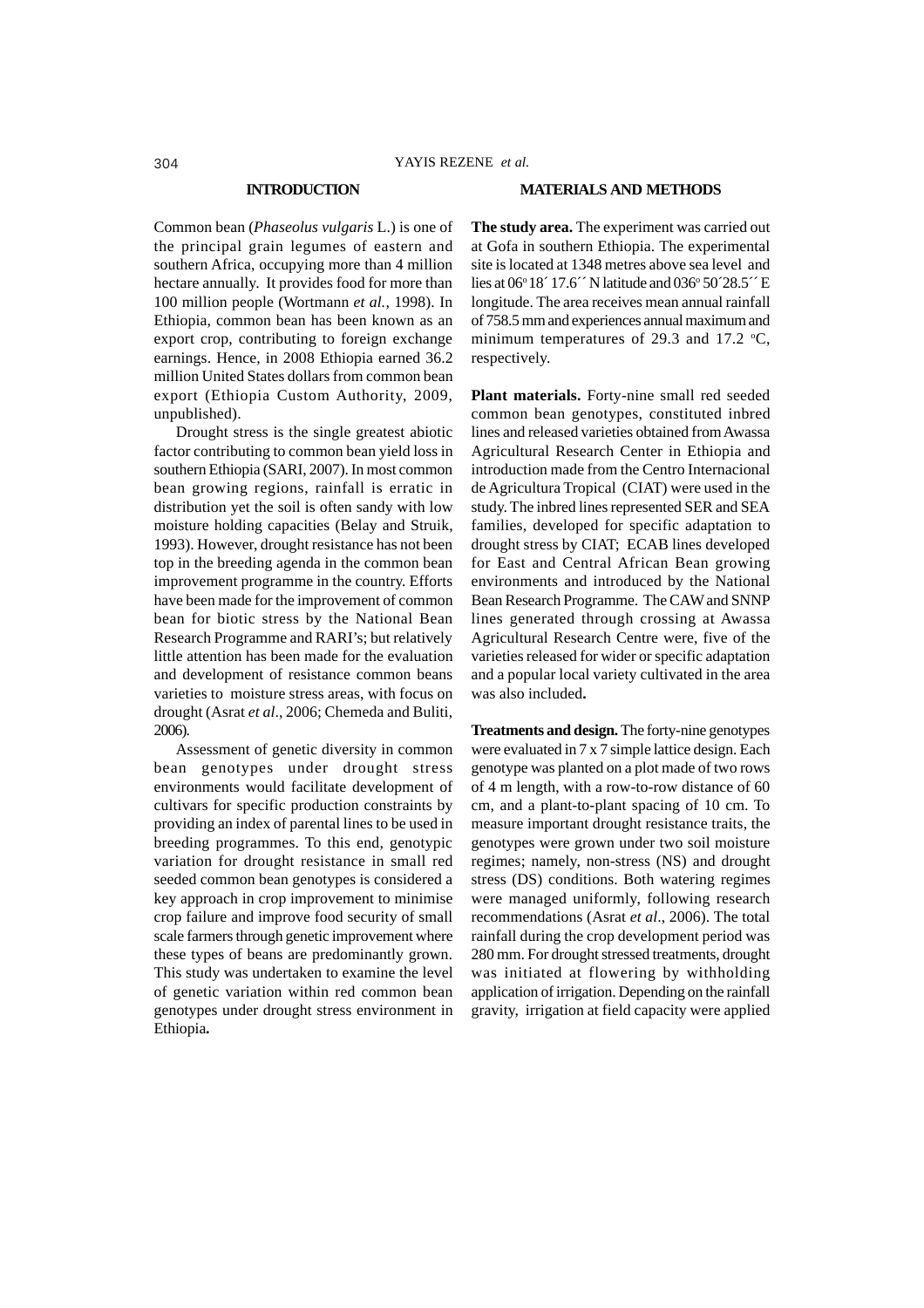every 10 to 12 days from planting until physiological maturity in the non-stress.

Water balance for each application was calculated based on excess or deficit water in the bean root zone relative to field capacity. Since the experiment was conducted during the dry season, rain fall was minimal in the experimental period.

Soil moisture measurements were made at depths of 0-30, 31-60 and 61-90 cm at 10 days intervals between planting and physiological maturity. Irrigation was applied when the root zone water deficit equaled the maximum allowable 40% depletion of the available soil water. The soil moisture was monitored gravimetrically by ovendrying the soil sample at  $105\text{ °C}$  for 24 hours to obtain the dry weight for each sampled plot. For the drought treatment, a total of 3 irrigations were applied (each about 40.5 mm) and supplemental irrigation was suspended after 80% of each plot flowered until the crop was physiologically mature. But the control plots were kept irrigated for the period, and in this case a total of 6 irrigations were given (each 40.5 mm).

**Data collection.** Days to flowering and to maturity were recorded as the number of days from planting to when 50% of plants in a plot had at least one open flower and when 75% of plants in a plot had at least 90% of their pods dried, respectively. Leaf area index (LAI) was calculated as the ratio of total leaf area to ground area occupied by the plant computed using the CIAT protocol (Rao *et al*., 2007).Total leaf area was determined by measuring the area of three leaves from top, middle and lower part of three randomly taken plants from each plots using CID-202 leaf area meter (CID, Inc., USA). Pod harvest index (PHI), pod wall biomass proportion (PBP) and pod partitioning index (PPI) were generated following the drought phenotypic protocol (CIAT, unpublished). Seed yield and yield components (number of pods per plant, number of seeds per pod and 100-seed weight) were determined as described in CIAT (1995). Harvest index (HI) was calculated as the ratio of seed yield to total above-ground biomass multiplied by hundred.

Geometric mean (GM) and drought sensitivity index (DSI) were calculated following the methods

employed by Fernandez (1993) and Fisher and Maurer (1978), respectively.

**Data analysis.** Clustering of genotypes was performed by average linkage method of SAS software (2001) using fifteen traits that were found to be significantly different among the genotypes. The pseudo *F* statistic and the *t* 2 statistics were examined to decide the number of clusters. Genetic distance between clusters as standardised *D*<sup>2</sup> statistics were calculated according to Mahalanobis (1936).

## **RESULTS**

**Clustering genotypes.** The average linkage technique produced three clusters of the 49 small red seeded genotypes (Fig. 1), where by individuals within any clusters were more closely related for tolerance to drought than were individuals in different clusters. The first Cluster was the largest and included twenty seven (55.1%) genotypes. Cluster II comprised fifteen (30.6%) genotypes, in which six genotypes were from Awassa Agricultural Research Center and eight from CIAT; as well as one released variety NASIER. Cluster III included the best performing seven genotypes (14.3%), in which all of the genotypes were from CIAT out of which four materials were SER lines. Late maturing small red seeded bean genotypes grown under drought stressed were represented in Cluster I. On the other hand, early maturing small red seeded genotypes were included in Cluster III. Cluster III included genotypes with the highest harvest index and pod harvest index compared with Cluster I.

Under drought stress, genotypes which gave superior yields with less yield reduction and with lower drought susceptible indices were grouped in Cluster III. Whereas, those genotypes when exposed to drought with poor yield, high reduction and high drought susceptible indices were grouped in Cluster I. The second best performing genotypes with average seed yield, relatively less percent yield reduction and smaller drought susceptible index were grouped in Cluster II. Cluster III that comprised of small red beans with early maturing, higher HI and less DSI genotypes produced relatively higher seed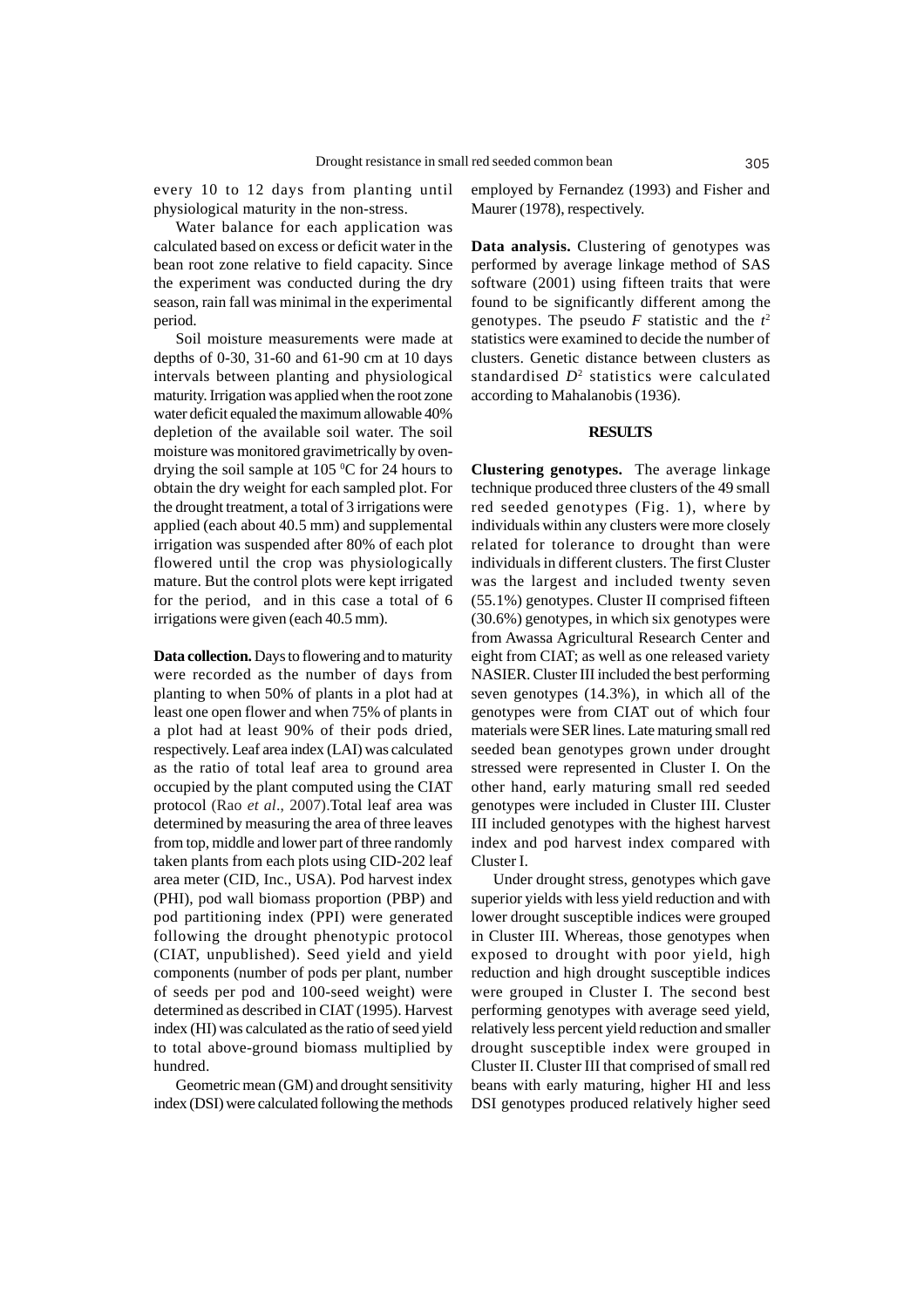

1=ARS-R-93002, 2=DOR-740, 3=790RAA-34, 4=ECAB-0427, 5=ECAB0424, 6=ECAB-0410, 7=MN-12643-1, 8=ECAB-0412, 9=ICTAJU-95-14, 10=LR-93201338, 11=DOR-720, 12=T842 6F12-3, 13=RCB-592, 14= SER-48, 15=SER-78, 16=SER=95, 17= SER-118, 18=SER-119,19= SER-125, 20=SER-128, 21=SER-176, 22= SER-180, 23=SER=194, 24=NASIER, 25=DINKNESH, 26=CAW-02-03-8-11, 27= CAW-02-05-2-7-5, 28=CAW-02-04-7-6- 7, 29=SNNPR-1-35, 30= CAW-02-04-11-2-4, 31=CAW-02-03-1-6-44, 32=CAW-02=04-4-11-4, 33=SER-43, 34=SER-16, 35=CAW-02-04-8-3-1, 36=SEA-5, 37=VAX-6, 38=OMO-95, 39= LR-93201347, 40= CAW-02-01-1- 1-3, 41=SER-109, 42=CAW-02-01-5-1-2, 43=ECAB=0416, SER-178, 45=K 26/35 CF 10-9, 46=CAW-02-01-1-1-1, 47=REDWOLAITA, 48=HAWASSADUME, 49=local variety

Figure 1. UPGMA (Unweighted Paired Group Method using Arithmetic mean) dendrogram showing hierarchical clustering patterns of 49 small red common bean genotypes belonging in five clusters based on 15 major quantitative morphophysiological traits under drought stress condition at Gofa, Ethiopia.

yield than Cluster I. Early maturing genotypes which were grouped in Cluster III relatively escaped moisture stress and produced better seed yields. Among the genotypes, ECAB-0427, ICTAJU95-94, RCB-592, SER-48, SER-125, SER-194 and SER-16 were the most promising due to their better yielding ability under drought stress conditions.

Cluster analysis of the fifteen quantitative traits revealed that those genotypes in Cluster I had a high drought susceptibility index (DSI), pod wall biomass proportion (PBP) and lower seed biomass reduction (SBR) than Cluster III (Table 1). Under drought stress, twenty seven genotypes performed poorly in terms of yield; with lower leaf area index (LAI), harvest index (HI), pod harvest index (PHI) and geometric mean (GM). They further had higher mean values of percent reduction (PR) and drought susceptible index (DSI). Among the released small red seeded

genotypes, four varieties (OMO-95, HAWASSADUME, RED WOLIYTA and DINKENESH) comprised the first Cluster. NASEIR (most popular variety) was in the second Cluster (Fig. 1 and Table 2).

**Divergence analysis.** The pair-wise generalised square distance  $(D^2)$  among the three clusters is presented in Table 3. The maximum distance was found between Cluster I and Cluster III (*D2* = 71.17), followed by Cluster II and III ( $D^2 = 23.24$ ). The genetic divergences between the Clusters were highly significant (P<0.01).

**Principal component analysis.** Four of the 15 principal components explained more than 74% of the variations encountered (Table 4). The first principal component accounted for 49.9% of the variation, and illustrated primarily the variations in seed yield, pods per plant, harvest index, pod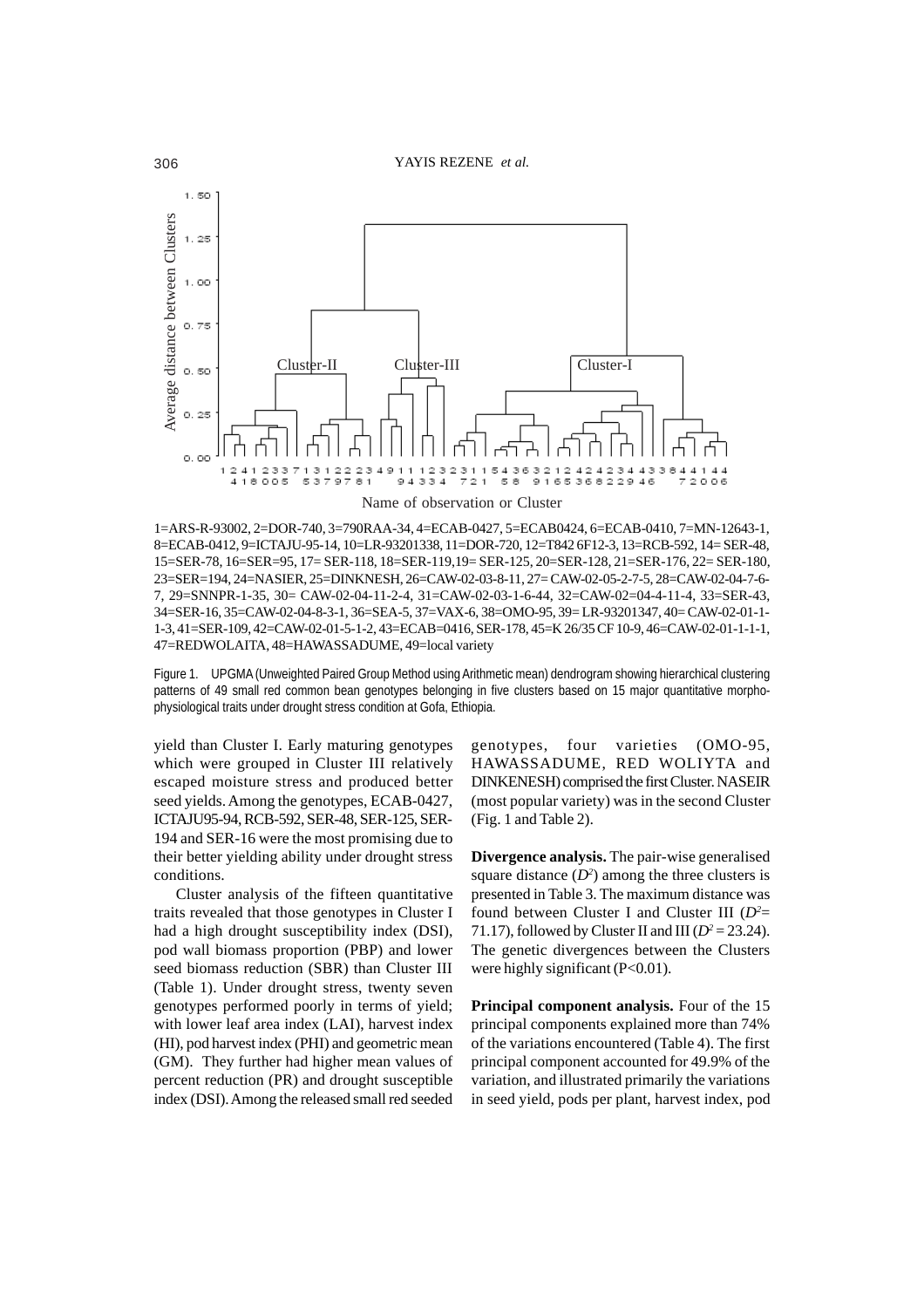harvest index and yield geometric mean had relatively higher values of PC1.

The second principal component accounted for an additional 9.7% of the total variation, and described primarily the patterns of variation in percent reduction and drought susceptible index. The third component gave emphasis on the seeds per pod and stem biomass reduction (Table 4). The PCA showed that the first four PCs accounted for more than 74% of the total variation, of which 59.9% was contributed by the first two PCs (PC 1 and PC 2). Characters in PC1 had a higher relative contribution to the total diversity and they were the ones that most differentiated the genotypes.

Under drought stress environments, the genotypic variance took relatively much of the total variances for seed yield, harvest index, pod harvest index, pod wall biomass proportion, pod partitioning index, yield production efficiency and stem biomass reduction (Table 5). Under the same growth condition, the estimate of broad sense heritability varied from 33.2% for pod wall biomass proportion to 45.2% to days to maturity (Table 5). On the other hand, relatively lower variance shares of the total variance were observed for number of days to flowering, days to maturity, pods per plant, seeds per pod and leaf area index indicating the over masking effect of the environmental variance in total variability.

## **DISCUSSION**

The terminal drought stress imposed during reproductive development in this study is comparable to drought stress encountered in many bean production zones due to limited amount and erratic distribution of rainfall. The presence of genetic variability for morphophysiological traits of drought resistance detected in small red seeded common bean genotypes is due to the differential response of the genotypes to the stress imposed. Similar results on the presence of genetic variability in common bean for drought resistance in Durango, Mexico and at Michigan, USA were reported by Acosta and Adams (1991) and Beebe *et al*. (2000). Maximum genetic recombination and variation in subsequent generations is expected from crosses that involve parents from clusters characterised

|            |                |                                                                                                  |                |               |                                                                                         |                    |                | Characters              |                                        |                         |                         |                               |                                                                                                                                |                      |                      |
|------------|----------------|--------------------------------------------------------------------------------------------------|----------------|---------------|-----------------------------------------------------------------------------------------|--------------------|----------------|-------------------------|----------------------------------------|-------------------------|-------------------------|-------------------------------|--------------------------------------------------------------------------------------------------------------------------------|----------------------|----------------------|
| Cluster DM |                | <b>OTA</b>                                                                                       | <b>MSH</b>     | θ<br>5        | a<br>P                                                                                  | ξ                  | Ξ              | 굳                       | <b>RH</b>                              | 훈                       | ψN                      | <b>SBR</b>                    | ŠΣ                                                                                                                             | Æ                    | DSI                  |
|            |                |                                                                                                  |                |               |                                                                                         |                    | 8.95           |                         |                                        |                         |                         |                               | 561.39                                                                                                                         |                      |                      |
|            | 76.11<br>70.97 | 322.37<br>758.71                                                                                 | 15.23<br>16.41 | S.            | 12.97<br>15.57                                                                          | $\frac{184}{2.51}$ | 15.61<br>25.69 | 22.15<br>32.25<br>47.21 | 42.71<br>37.8 <b>3</b><br><b>33.63</b> | 33.09<br>50.83<br>69.83 | 20.74<br>23.95<br>41.77 | 23.21<br>29.3<br><b>43.49</b> | 1189.29                                                                                                                        | 0.59<br>0.59<br>0.44 | 1.07<br>0.07<br>0.07 |
|            | 59.57          | 1175.70                                                                                          | 21.33          | $\frac{1}{2}$ | 17.16                                                                                   | 2.80               |                |                         |                                        |                         |                         |                               | 1603.24                                                                                                                        |                      |                      |
|            |                | DM = days to maturity, YLD= grain yield, HSW=<br>rroportion, PPI=pod partition index, YPI= yield |                |               | production index, SBR= stem biomass reduction, GM=geometric mean, PR= percent reduction |                    |                |                         |                                        |                         |                         |                               | hundred seed weight, SPP= seeds per pod, PPP= pods per plant, HI= harvest index, PHI= pod harvest index, PBP= pod wall biomass |                      |                      |

proportion, PPI=pod partition index, YPI= yield production index, SBR= stem biomass reduction, GM=geometric mean, PR= percent reduction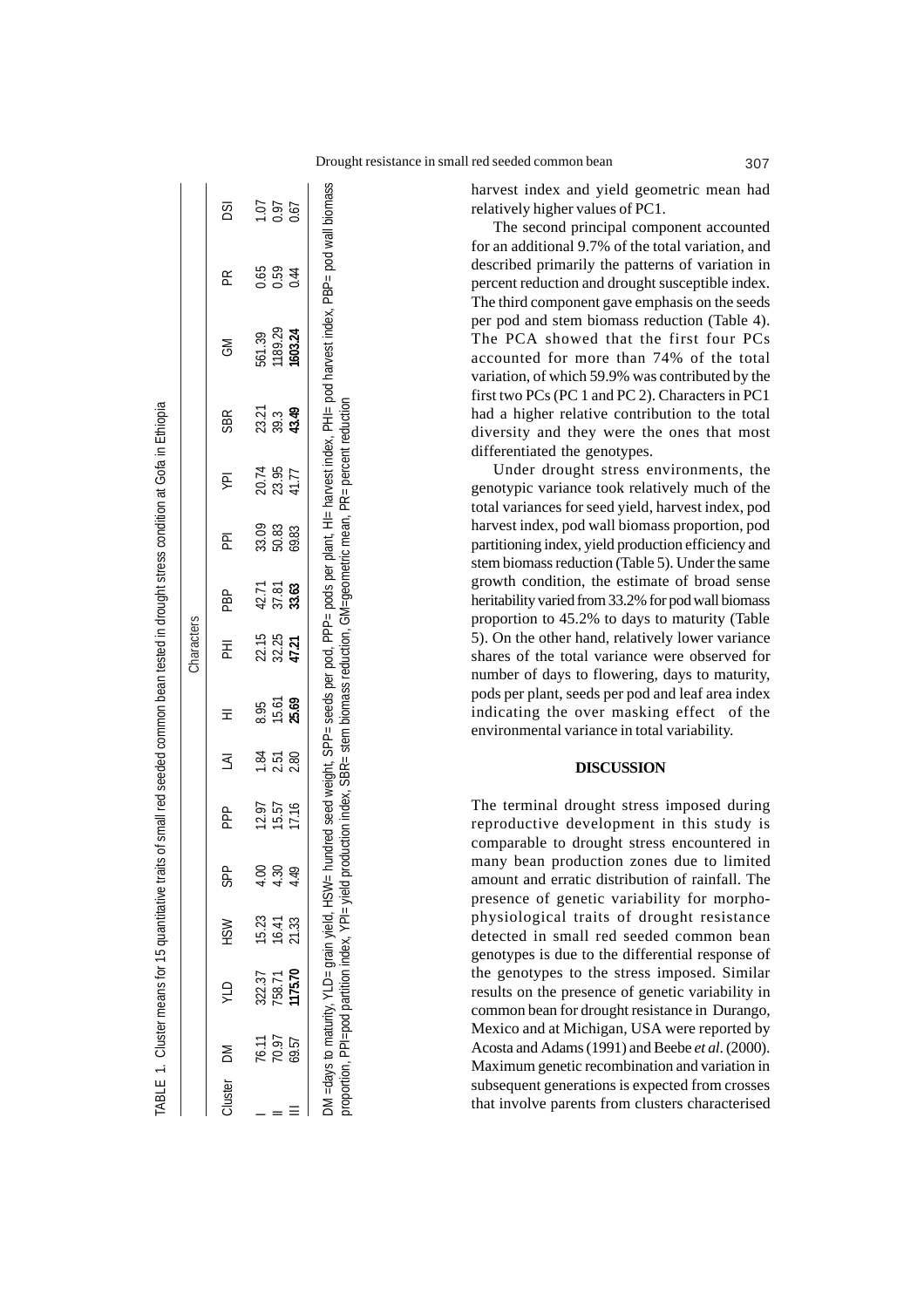# 308 YAYIS REZENE *et al.*

| Cluster      | %    | Genotypes                                                                                                                                                                                                                                                                                                                                                                                                                               | Major characteristics                                                                                   |  |  |  |  |
|--------------|------|-----------------------------------------------------------------------------------------------------------------------------------------------------------------------------------------------------------------------------------------------------------------------------------------------------------------------------------------------------------------------------------------------------------------------------------------|---------------------------------------------------------------------------------------------------------|--|--|--|--|
| $\mathbf{I}$ | 55.1 | DOR-740<br>790 RAA-34<br>ECAB-0424<br>ECAB-0410<br>ECAB-0412<br>LR-93201338<br>DOR-721<br>T842 6F 12-3<br>RED WOLITA<br><b>HAWASSA DUME</b><br><b>LOCAL VARIETY</b><br>ECAB-0416<br><b>SER-178</b><br>CAW-02-01-1-1-1<br><b>SER-95</b><br><b>SER-176</b><br><b>SER-180</b><br><b>DINKNESH</b><br>CAW-02-03-8-11<br>CAW-02-04-4-11-4<br>SEA-5<br>VAX-6<br>OMO-95<br>LR-93201347<br>CAW-02-01-1-1-3<br>CAW-02-01-5-1-2<br>K 26/35 CF 10-9 | Long days to maturity, poor yielders, high DSI, PBP and low<br>SBR, GM                                  |  |  |  |  |
| Ш            | 30.6 | ARS-R-93002<br>MN-12643-1<br><b>SER-78</b><br><b>SER-118</b><br><b>SER-119</b><br><b>SER-128</b><br><b>NASIER</b><br><b>SER-109</b><br>CAW-02-05-2-7-5<br>CAW-02-04-7-6-7<br>SNNPR1-35<br>CAW-02-04-11-2-4<br>CAW-02-03-1-6-44<br><b>SER-43</b><br>CAW-02-04-8-3-1                                                                                                                                                                      | Moderate performance under drought with high values of GM<br>and low DSI                                |  |  |  |  |
| Ш            | 14.3 | ECAB-0427<br><b>ICTAJU-95-14</b><br><b>RCB-592</b><br><b>SER-48</b><br><b>SER-125</b><br><b>SER-194</b><br><b>SER-16</b>                                                                                                                                                                                                                                                                                                                | Early maturity, high yielders, high GM, PPI, HI, LAI, SBR and<br>PHI lower DSI and PR, Best performance |  |  |  |  |

TABLE 2. Clustering of 49 small red seeded common bean genotypes grown under drought stress based on 15 quantitative traits environments at Gofa in Ethiopia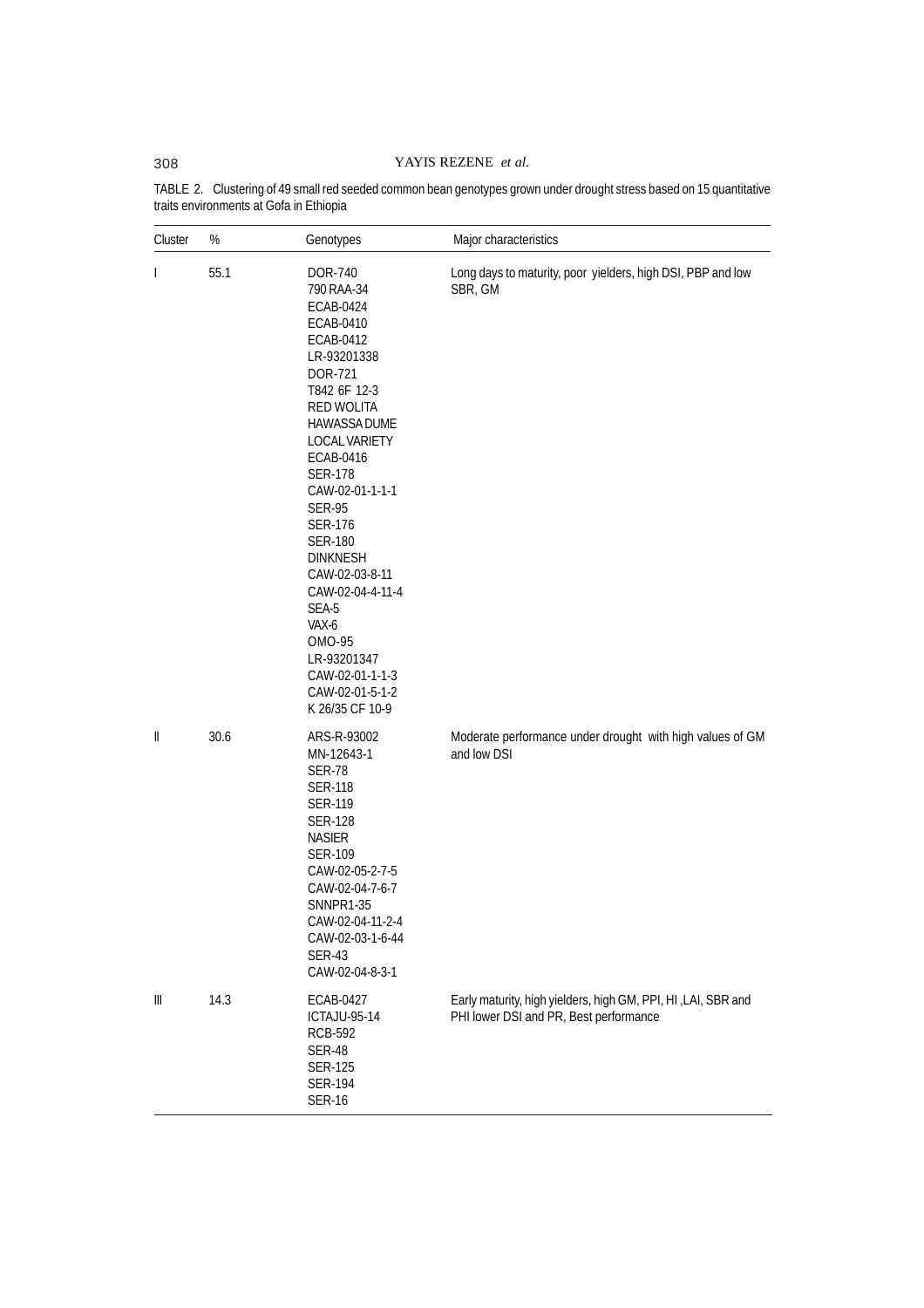| TABLE 3. Intra-bold and inter-cluster divergent $D^2$ value of 49 small red seeded common bean genotypes tested under |  |  |  |  |
|-----------------------------------------------------------------------------------------------------------------------|--|--|--|--|
| drought stress at Gofa in Ethiopia                                                                                    |  |  |  |  |

| Cluster               |      |           | Ш                    |  |
|-----------------------|------|-----------|----------------------|--|
|                       | 1.19 | $22.19**$ |                      |  |
| $\mathsf{I}$          |      | 2.37      | $71.17**$<br>23.24** |  |
| $\parallel \parallel$ |      |           | 3.89                 |  |

\*\* = Highly significant

TABLE 4. Eigen values, variance, cumulative variance and principal component scores (eigen vectors)of the first six components of genetic divergence in small red seeded common bean genotypes tested under drought stress at Gofa in Ethiopia

| Characters                        |                 | Component score |                 |           |  |  |  |  |
|-----------------------------------|-----------------|-----------------|-----------------|-----------|--|--|--|--|
|                                   | PC <sub>1</sub> | PC <sub>2</sub> | PC <sub>3</sub> | PC4       |  |  |  |  |
| Days to maturity                  | $-0.2362$       | $-0.3324$       | $-0.1943$       | 0.3769    |  |  |  |  |
| Seed yield (kg ha <sup>-1</sup> ) | 0.3471          | 0.0515          | 0.0176          | 0.0620    |  |  |  |  |
| 100-seed weight(g)                | 0.2567          | 0.0100          | $-0.2212$       | $-0.2052$ |  |  |  |  |
| Seeds per pod                     | 0.0980          | $-0.1465$       | 0.7069          | 0.3561    |  |  |  |  |
| Pods per plant                    | 0.2630          | 0.1156          | $-0.2082$       | $-0.0439$ |  |  |  |  |
| Leaf area ( $m^2 m^2$ )           | 0.2656          | $-0.0935$       | 0.0260          | 0.1994    |  |  |  |  |
| Harvest index (%)                 | 0.3182          | 0.1070          | 0.1103          | $-0.0902$ |  |  |  |  |
| Pod harvest index (%)             | 0.2836          | 0.1856          | $-0.0456$       | $-0.1926$ |  |  |  |  |
| Pod biomass proportion (%)        | $-0.1913$       | 0.1756          | 0.2433          | $-0.6164$ |  |  |  |  |
| Pod partitioning index (%)        | 0.2727          | 0.1214          | $-0.2464$       | 0.2026    |  |  |  |  |
| Yield production efficiency (%)   | 0.2416          | $-0.2211$       | $-0.2531$       | 0.0712    |  |  |  |  |
| Stem biomass reduction (%)        | 0.1822          | 0.2981          | 0.3768          | 0.1018    |  |  |  |  |
| Geometric mean                    | 0.3152          | 0.2649          | 0.0250          | 0.1561    |  |  |  |  |
| Percent reduction (%)             | $-0.2466$       | 0.5204          | $-0.1253$       | 0.2709    |  |  |  |  |
| Drought susceptibility Index      | $-0.2534$       | 0.5225          | $-0.1130$       | 0.2530    |  |  |  |  |
| Eigen value                       | 7.48            | 1.46            | 1.12            | 1.09      |  |  |  |  |
| Variance                          | 6.0200          | 0.3400          | 0.0200          | 0.2200    |  |  |  |  |
| Proportion (%)                    | 49.80           | 9.70            | 7.50            | 7.30      |  |  |  |  |
| Cumulative (%)                    | 49.87           | 59.57           | 67.03           | 74.35     |  |  |  |  |

PCs = Principal components

by maximum distance. Crosses between genotypes selected on the basis of special merits are, therefore expected to provide relatively better genetic recombination and segregation in their progenies. It is normally assumed that characters with larger absolute values closer to unity within the first PCs influence the clustering more than those with absolute value closer to zero (Gemechu *et al*., 2005). Thus traits like seed yield, harvest index and geometric mean contributed for the total variability than the other trait.

Principal component analysis identified some similar characters as the most important for classifying the variation within and among the small red seed common bean genotypes (Table 4). This included seed yield, harvest index, pod harvest index, pod wall biomass proportion, pod partitioning index, yield production efficiency and stem biomass reduction. In this study, most of the individual characters contributed very small effects to the total variation and, therefore, the differentiation of the genotypes into different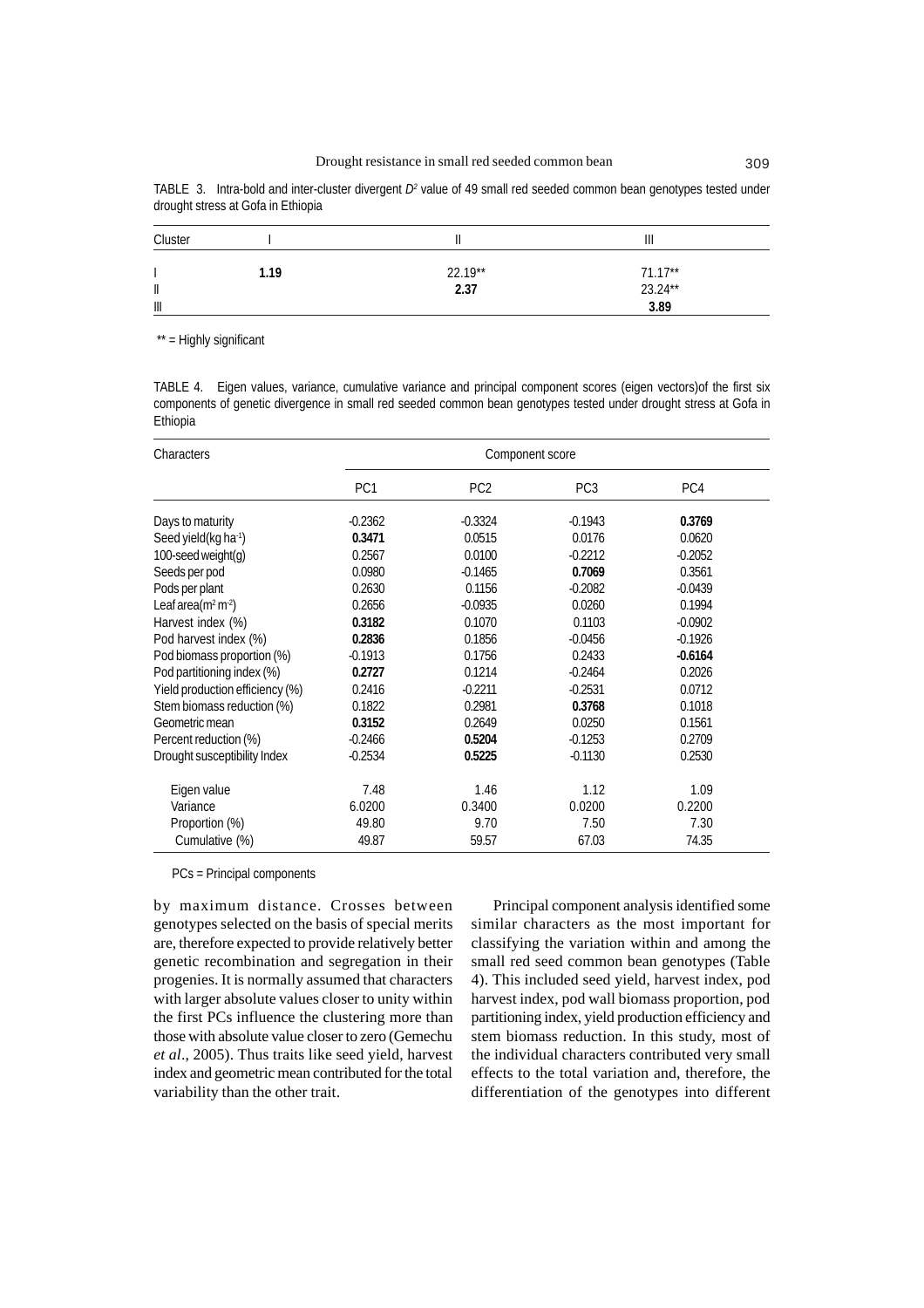## 310 YAYIS REZENE *et al.*

TABLE 5. Estimates of phenotypic (PCV) and genotypic (GCV) coefficients of variations, broad sense heritability (h<sup>2</sup>) and expected genetic advance (EGA) as percent of mean for grain yield and yield components of 49 small red seeded common beans genotypes grown in drought stressed condition at Gofa

| <b>Traits</b> | Mean              | $\sigma^2$<br>p | $\sigma^2$<br>g | <b>PCV</b> | GCV   | $h^2(\%)$ | EGA as %<br>mean<br>$(at k = 5 %)$ |
|---------------|-------------------|-----------------|-----------------|------------|-------|-----------|------------------------------------|
| DF            | $41.129 + 0.71$   | 13.97           | 5.96            | 6.88       | 5.94  | 42.69     | 7.98                               |
| DM            | $73.602 \pm 1.06$ | 46.55           | 21.04           | 6.86       | 6.23  | 45.21     | 8.62                               |
| <b>YLD</b>    | 577.845+87.68     | 233104.2        | 101175.6        | 62.86      | 55.05 | 43.40     | 74.56                              |
| <b>HSW</b>    | $16.443 + 0.87$   | 20.7            | 8.85            | 20.94      | 18.09 | 42.75     | 24.32                              |
| <b>SPP</b>    | $4.135 + 0.30$    | 1.28            | 0.47            | 21.85      | 16.52 | 36.36     | 20.48                              |
| <b>PPP</b>    | $14.336 + 0.99$   | 15.3            | 5.68            | 21.64      | 16.63 | 37.14     | 20.84                              |
| LAI           | $2.18 + 0.24$     | 0.89            | 0.33            | 34.27      | 26.43 | 37.3      | 33.19                              |
| HI            | $13.36 + 1.69$    | 103.85          | 46.25           | 56.81      | 50.9  | 44.53     | 69.84                              |
| PHI           | $28.79 + 4.46$    | 411.14          | 165.74          | 54.41      | 44.72 | 40.31     | 58.37                              |
| <b>PBP</b>    | $39.88 + 3.45$    | 141.38          | 46.94           | 24.37      | 17.18 | 33.2      | 20.35                              |
| <b>PPI</b>    | $43.747 + 7.87$   | 874.5           | 313.27          | 54.15      | 40.46 | 35.82     | 49.78                              |
| <b>YPI</b>    | $24.73 + 3.54$    | 300.31          | 125.07          | 53.53      | 45.22 | 41.65     | 60.01                              |
| <b>SBR</b>    | $31.017 \pm 3.69$ | 566.4           | 255.98          | 56.8       | 51.58 | 45.20     | 71.31                              |

 $DF =$  days to flowering: DM = days to maturity, YLD = grain yield (kg ha<sup>-1</sup>), HSW = hundred seed weight (g), SPP = seeds per pod, PPP = pods per plant, LAI = leaf area index (m² m²), HI = harvest index (%), PHI = pod harvest index (%), PBP = pod wall biomass proportion (%), PP I = pod partition index (%), YPI = yield production index (%), SBR = stem biomass reduction (%)

clusters is rather dictated by the cumulative effects of the characters which were considered under drought stress conditions.

A relatively higher heritability (45.2 for stem biomass ratio *versus* 44.53 for harvest index) and genetic advance 71.3 for stem biomass reduction *versus* 69.8 for harvest index implied that both traits could be used as indirect selection criteria for improvement of common bean under drought condition. Similarly, moderate to higher values of heritability for seed yield, 100-seed weight, and maturity were reported by Singh and Chaudhary (1985). Therefore, even if heritability estimates provide the basis for selection on phenotypic performance, the estimates of heritability and genetic advance should always be considered simultaneously, as high heritability is not always associated with high genetic advance (Johnson *et al.,* 1955).

## **CONCLUSION**

Genetic distances among the red seeded common bean clusters in Ethiopia are highly significant indicating presence of high genetic diversity for drought resistance. This needs to be considered

during planning of breeding a programme. Maximum genetic recombination and variation in subsequent generation are expected from crosses that involve parents from the clusters characterised by maximum distance. Inter-cluster gene recombination of sample genotypes drawn from significantly distant clusters followed by selection should prove to generate agronomically desirable progenies as expected.

## **ACKNOWLEDGMENT**

We acknowledge Southern Agricultural Research Institute (SARI), Ethiopia for the financial support during the experiment. Partial support received from CIAT/Pan-Africa Bean Research Alliance (PABRA) is also acknowledged.

### **REFERENCES**

Acosta-Gallegos, J.A. and Adams, M.W. 1991. Plant traits and yield stability of common bean (*Phaseolus vulgaris* L.) cultivars under drought stress. *Journal of Agricultural Science* 117:213-219.